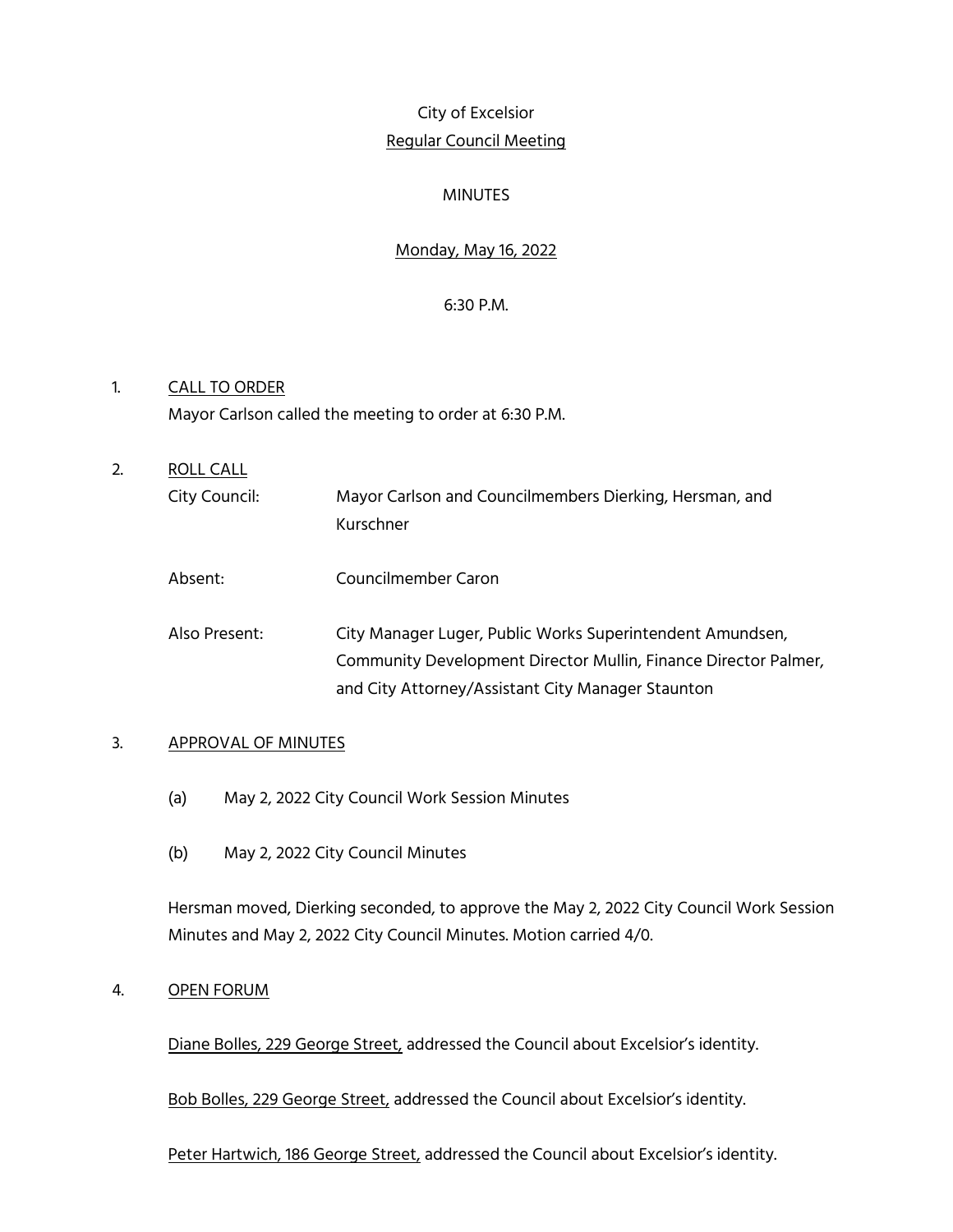# 5. CITY COUNCIL COMMUNICATIONS, QUESTIONS, and REPORTS

(a) South Lake Minnetonka Police Department Update

The Joint City Budget Meeting is scheduled on June 15<sup>th</sup> at 5:00 pm at the Emergency Operations Center.

(b) Park and Recreation Commission Update

 Tim Amundsen, Public Works Superintendent, gave an update on the Park and Recreation Commission.

(c) Construction Updates

Tim Amundsen, Public Works Superintendent, gave an update on construction.

(d) Spring Clean-Up – May 21

Mayor Carlson gave an update on Spring Clean-Up scheduled on May 21.

# 6. MEET EXCELSIOR

(a) Excelsior-Lake Minnetonka Historical Society

Rachel Houck, Excelsior-Lake Minnetonka Historical Society, addressed the Council.

# 7. AGENDA APPROVAL

(a) Meeting Agenda

Dierking moved, Kurschner seconded, to approve the May 16, 2022 Meeting Agenda with the removal of Item 12(b) and continuation of Item 8(b) to the June 20<sup>th</sup> City Council Meeting. Motion carried 4/0.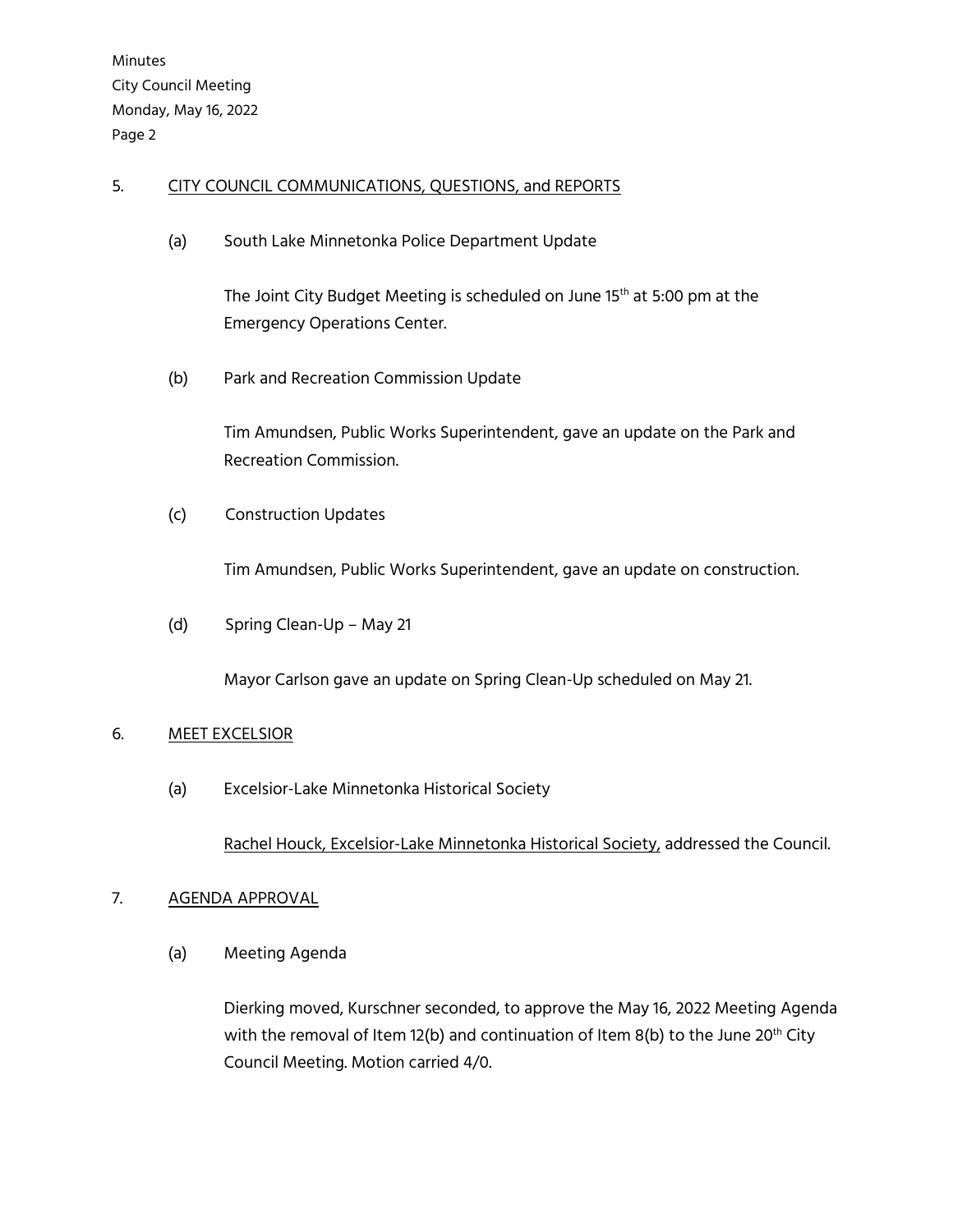### (b) Consent Agenda

Kurschner moved, Dierking seconded, to approve items 7(b) 1,2,3,4,7,8,9,10 and pull items 7(b)5 and 7(b)6 for discussion. Motion carried 4/0.

1. Review Verified Claims under \$20,000 and Approve Verified Claims over \$20,000

> Action – Reviewed Verified Claims under \$20,000 and Approved Verified Claims over \$20,000.

2. Water Treatment Plant Condition Survey Proposal

Action – Approved the Proposal from WSB and Associates, Inc. for the Water Treatment Plant condition survey for the not-to-exceed fee of \$27,600 to be funded from the water capital improvement fund.

3. Resolution 2022-22 Memorial Day Parade Road Closures

Action – Adopted Resolution 2022-22 Memorial Day Parade Road Closures.

4. Resolution 2022-23 Art on the Lake Road Closures

Action – Adopted Resolution 2022-23 Art on the Lake Road Closures.

5. Resolution 2022-24 4<sup>th</sup> of July Road Closures

Action – Kurschner moved, Dierking seconded, to adopt Resolution 2022-24 4<sup>th</sup> of July Road Closures. Motion carried 4/0.

6. Approve the Guaranteed Maximum Price (GMP) Addendum to the Gardener CMR Agreement.

> Action – Kurschner moved, Dierking seconded, to adopt Resolution 2022-27 Approving a Guaranteed Maximum Price Addendum to the City's Construction Manager at Risk Agreement with Gardner Builders for the Excelsior Commons Concession Project. Motion carried 4/0.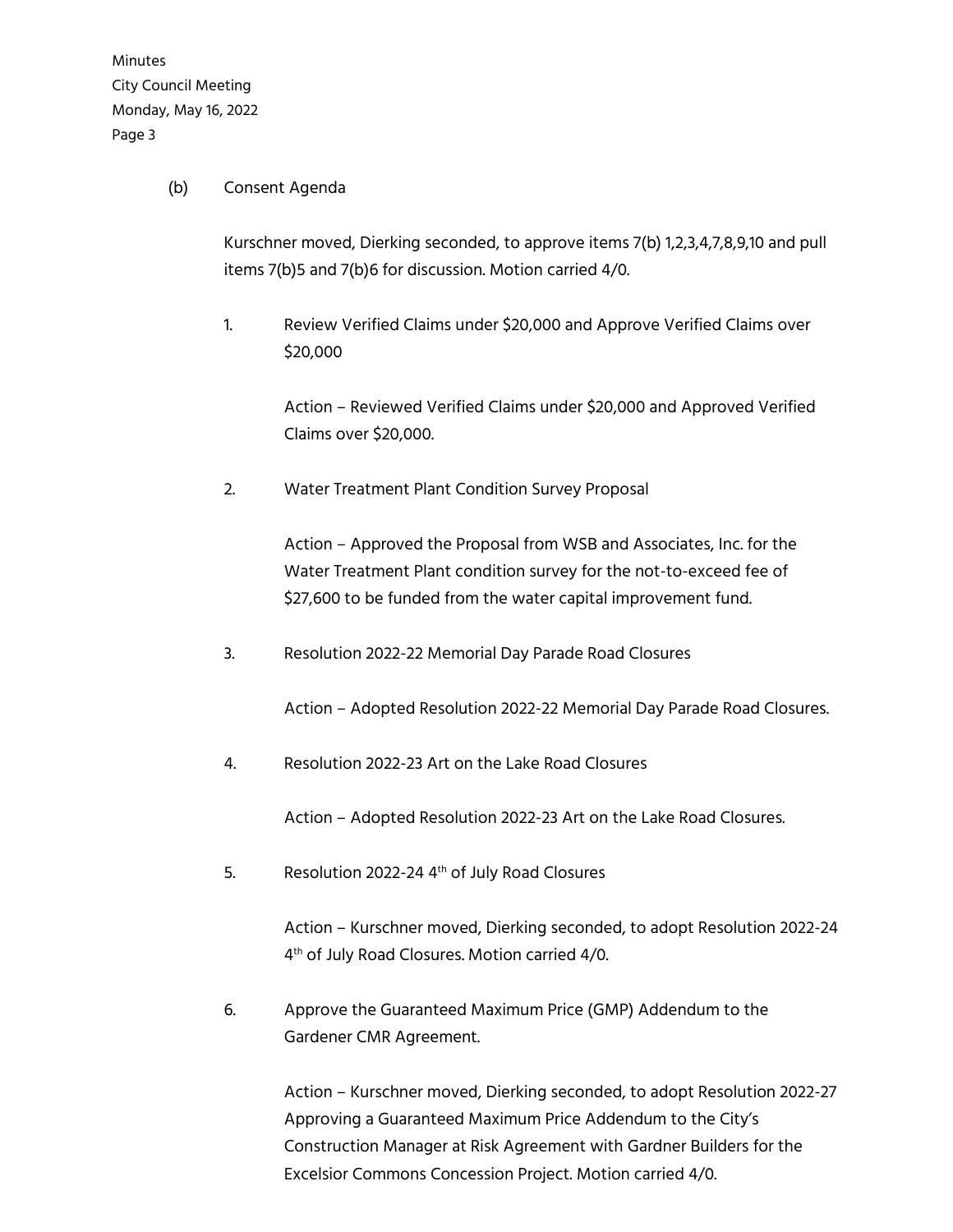7. Temporary Liquor License St. John's Parish

 Action – Approved the Issuance of a Temporary Liquor License to St. John the Baptist Catholic Church for the Parish Gala on June 11, 2022.

8. EV Charging Stations

 Action – Authorized staff to negotiate a contract under the terms listed in the memo.

9. Approve Pay Voucher No. 3

 Action – Approved Pay Voucher No. 3 Water Street Overlay Improvements Project.

10. Approve Pay Voucher No. 7

 Action – Approved Pay Voucher No. 7 2021 Street & Utility Improvements Project.

# 8. PUBLIC HEARINGS

(a) 162 West Lake Street Variance Application

Mike Baker, Property Owner, 2383 Highover Trail, addressed the Council.

Bill Costello, Streeter Homes, Applicant, addressed the Council.

Patti Norman, 148 West Lake Street, addressed the Council.

Peter Hartwich, 186 George Street, addressed the Council.

Rennie Piontek, 177 West Lake Street, addressed the Council.

Melinda Nelson, 526 Williams Street, addressed the Council.

Andrew Punch, 561 Third Street, addressed the Council.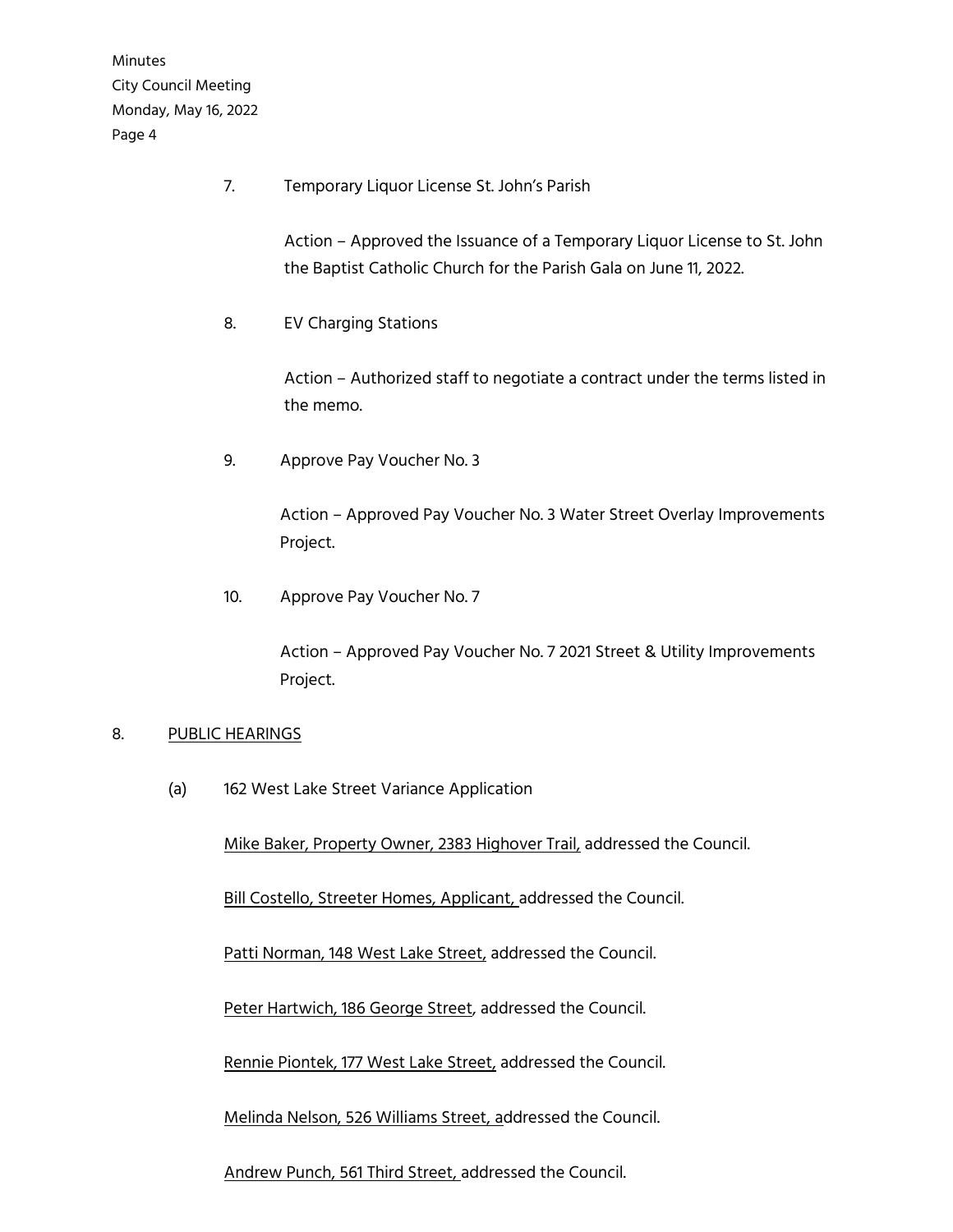> Bill Muenzberg, 171 West Lake Street, addressed the Council. Hersman moved, Dierking seconded, to continue this item to the June 6, 2022 City Council Meeting and directed staff to bring back a resolution for denial. Motion carried 4/0.

(b) Excelsior Flats Preliminary Plan PUD Application

Item 9(b) has been continued to the June 20, 2022 City Council Meeting.

(c) 289 Water Street CUP Application

Brett Loftesness, Architect, addressed the Council.

Dierking moved, Kurschner seconded, to approve the CUP with the updated and amended conditions and provided direction to staff to bring back a resolution of approval. Motion carried 4/0.

(e) Proposed Zoning Amendments Articles 2, 14, 17, 24, and 50

 Kurschner moved, Hersman seconded, to continue staff report items 2 and 5 to the June 6, 2022 City Council Meeting. Motion carried 4/0.

Peter Hartwich, 186 George Street, addressed the Council.

Andrew Punch, 561 Third Street, addressed the Council.

 Dierking moved, Kurschner seconded, to approve amendments to Article 17-4. Motion carried 4/0.

 Kurschner moved, Hersman seconded, to approve amendments to Articles 24-9 and 24-10. Motion carried 3/1. Councilmember Dierking voted no.

 Kurschner moved, Hersman seconded, to continue amendments of Article 24-4 and 24-6 to the June 6, 2022 City Council Meeting. Motion carried 3/1. Mayor Carlson voted no.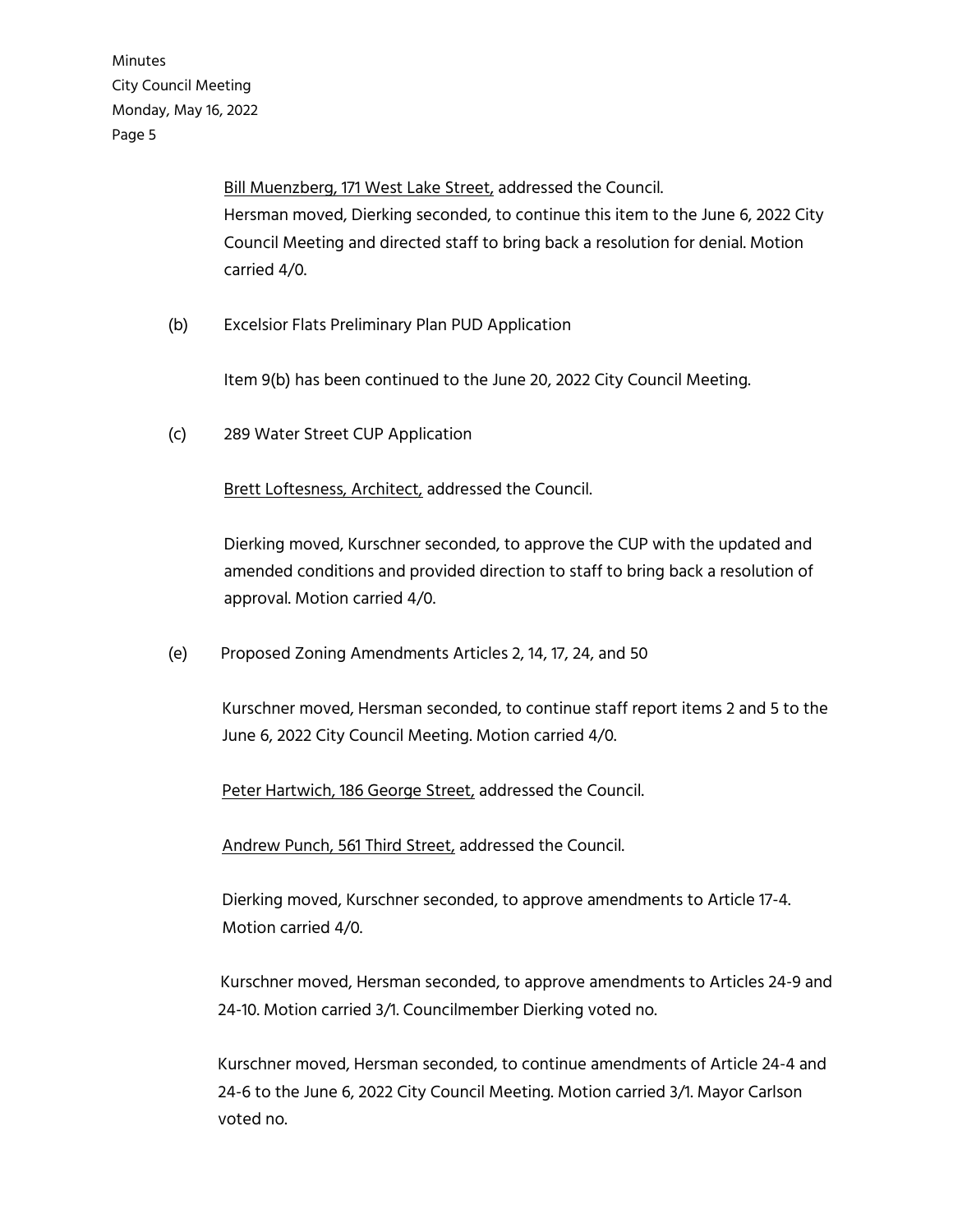# 9. PETITIONS, REQUESTS and COMMUNICATIONS

(a) None

# 10. ORDINANCES and RESOLUTIONS

(a) Resolution 2022-17 Approving Authorization of 2022A GO Sales Tax Revenue Bond

Doug Green, Baker Tilly, addressed the Council.

Dierking moved, Hersman seconded, to adopt Resolution 2022-17 Resolution Approving Authorization of 2022A GO Sales Tax Revenue Bonds. Motion carried 4/0.

### 11. REPORTS of OFFICERS, BOARDS, and COMMITTEES

(a) None

# 12. UNFINISHED BUSINESS

(a) Gazebo

Kurschner moved, Hersman seconded, to have the garden club and community bring back a recommendation for the gazebo and to revisit this item at the first meeting in July. Motion carried 4/0.

Diane Bolles, 229 George Street, addressed the Council.

(b) Request for Proposals for 106 Center Street (if needed)

Item 12(b) has been removed from the agenda.

#### 13. NEW BUSINESS

(a) None